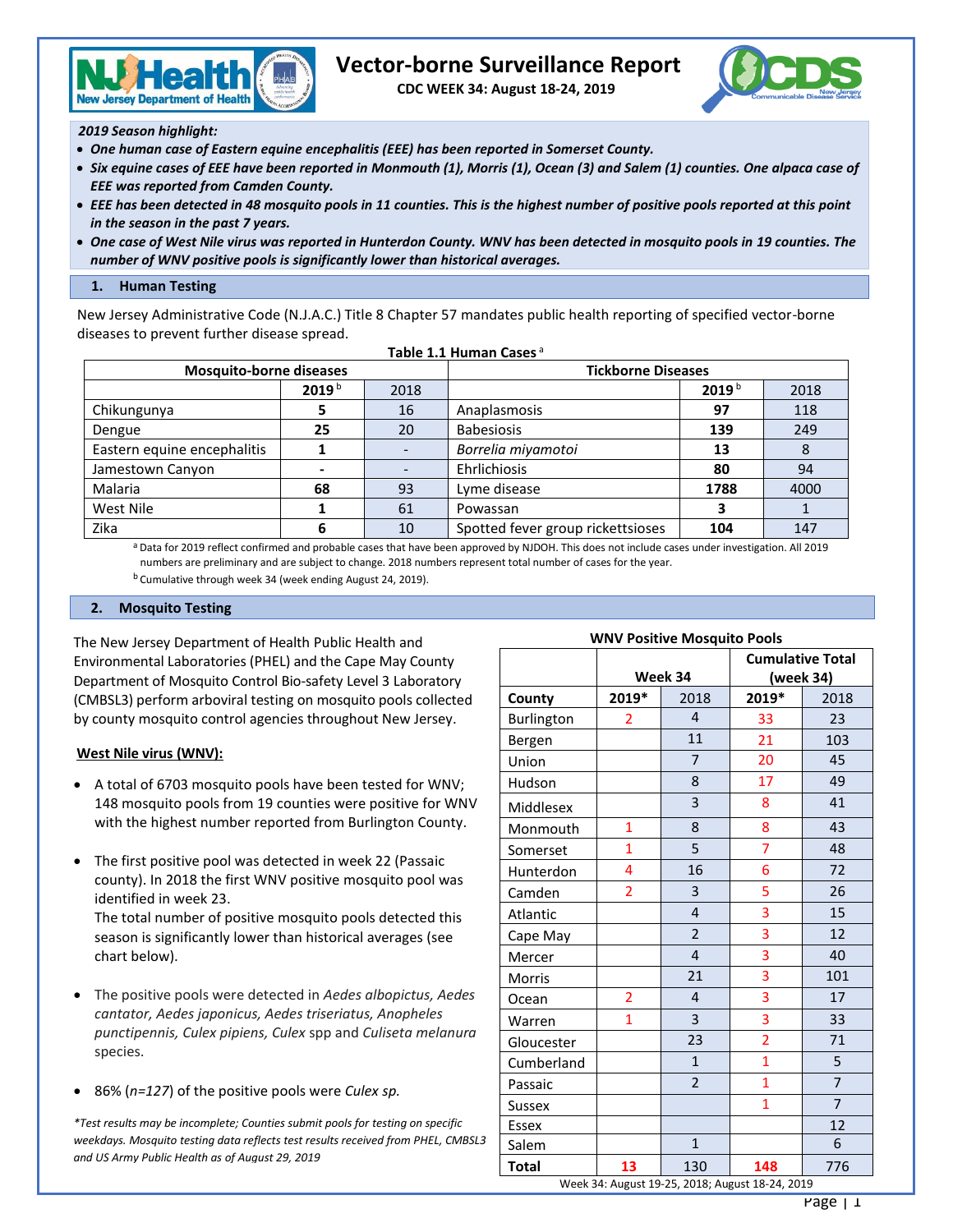

### **Eastern equine encephalitis virus (EEE)**

- A total of 6025 mosquito pools have been tested for EEE; 48 mosquito pools from 11 counties were positive for EEE. This is the highest number of pools reported at week 34 in the past 7 years (see chart below) and exceeds the total number of EEE positive mosquito pools in 2018 (*n=14*).
- As of week 34, 3 northern counties (Morris, Sussex and Warren) have detected EEE positive pools. These are the first EEE positive pools detected in the northern part of the state in at least 7 years.
- The highest number of positive pools was reported in Morris County.
- The first positive pool was detected in week 27 (Monmouth county). In 2018, the first EEE mosquito pool was reported in week 26.
- 80% (*n=*38) of the positive pools were *Culiseta melanura. Culiseta melanura* species was detected in 10 counties reporting positives.
- Other positive species detected were *Aedes albopictus*  (Atlantic and Ocean), *Aedes canadensis* (Morris), *Aedes triseriatus* (Morris) and *Culex* spp (Camden, Morris, Ocean, Sussex and Warren).

| <b>EEE Positive Mosquito Pools</b> |                |              |                         |                |  |  |  |
|------------------------------------|----------------|--------------|-------------------------|----------------|--|--|--|
|                                    |                |              | <b>Cumulative Total</b> |                |  |  |  |
|                                    |                | Week 34      | (week 34)               |                |  |  |  |
| County                             | 2019*          | 2018         | 2019*                   | 2018           |  |  |  |
| Morris                             | 5              |              | 8                       |                |  |  |  |
| Burlington                         |                |              | 7                       | 3              |  |  |  |
| Monmouth                           | 2              | $\mathbf{1}$ | 7                       | $\mathbf{1}$   |  |  |  |
| Atlantic                           | $\overline{1}$ |              | 6                       |                |  |  |  |
| Camden                             | 3              |              | 5                       | $\overline{4}$ |  |  |  |
| Gloucester                         | $\overline{1}$ |              | 5                       |                |  |  |  |
| Ocean                              |                |              | $\overline{\mathbf{3}}$ |                |  |  |  |
| Sussex                             | 3              |              | $\overline{\mathbf{3}}$ |                |  |  |  |
| Salem                              | $\overline{1}$ |              | $\overline{2}$          | $\overline{2}$ |  |  |  |
| Cape May                           | $\overline{1}$ |              | $\overline{1}$          |                |  |  |  |
| Warren                             | $\overline{1}$ |              | $\overline{1}$          |                |  |  |  |
| Bergen                             |                |              |                         |                |  |  |  |
| Cumberland                         |                |              |                         |                |  |  |  |
| <b>Essex</b>                       |                |              |                         |                |  |  |  |
| Hudson                             |                |              |                         |                |  |  |  |
| Hunterdon                          |                |              |                         |                |  |  |  |
| Mercer                             |                |              |                         |                |  |  |  |
| Middlesex                          |                |              |                         |                |  |  |  |
| Passaic                            |                |              |                         |                |  |  |  |
| Somerset                           |                |              |                         |                |  |  |  |
| Union                              |                |              |                         |                |  |  |  |
| <b>Total</b>                       | 18             | $\mathbf{1}$ | 48                      | 10             |  |  |  |

Week 34: August 19-25, 2018; August 18-24, 2019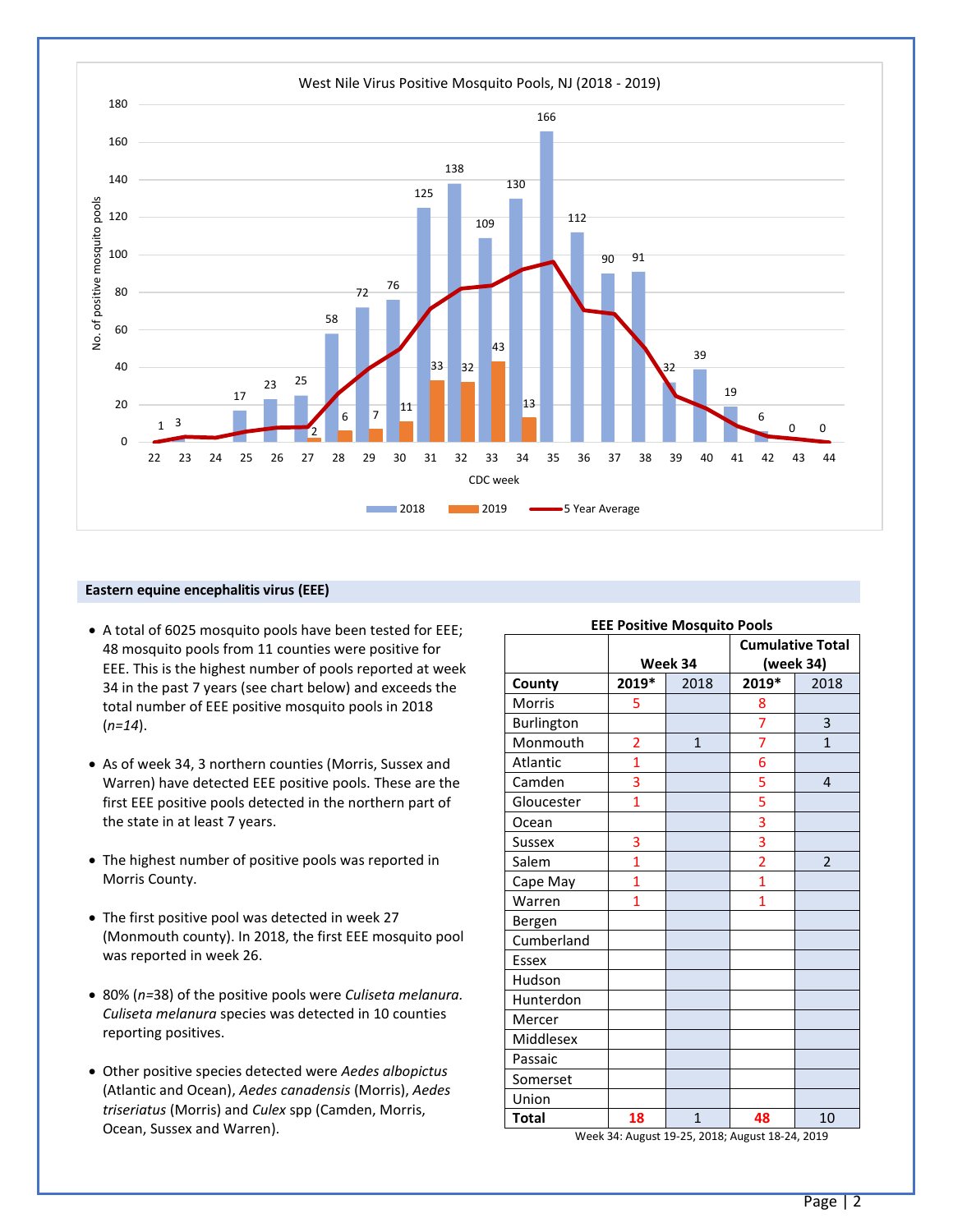

#### **Other viruses:**

In 2019, PHEL and Cape May County BLS3 brought on new capacity to test for viruses as a panel. Mosquito pools from all counties have been tested for other arboviruses: St. Louis encephalitis virus (SLE), Jamestown Canyon Virus (JCV), La Crosse encephalitis virus (LAC), Chikungunya virus (CHIKV), Dengue virus (DENV), Zika Virus (ZIKV).

Positive pools for other viruses have been detected in 4 counties (Bergen, Burlington, Passaic and Sussex).

#### **La Crosse encephalitis virus (LAC):**

- A mosquito pool collected on May  $31^{st}$  (week 22) in Passaic County tested positive for La Crosse virus at PHEL. The positive pool was detected in *Aedes triseriatus* species*.*  In 2014, 2 mosquito pools collected from the Joint Base MDL (Burlington County) by the Department of the Airforce tested positive for LACV. The virus was detected in both *Ochlerotatus triseriatus and* Aedes albopictus.
- There have not been any human La Crosse virus cases reported in at least the past 20 years.

#### **Jamestown Canyon virus (JCV):**

- Three mosquito pools have tested positive for Jamestown Canyon virus at PHEL. The first pool was from Sussex County (week 23), second from Bergen County (week 25) and the third from Burlington County (week 27).
- The positive pools were detected in *Aedes abserratus*, *Aedes cantator* and *Anopheles crucians* species.
- NJ reported its first and only human case of Jamestown Canyon virus in 2015 in a Sussex County resident.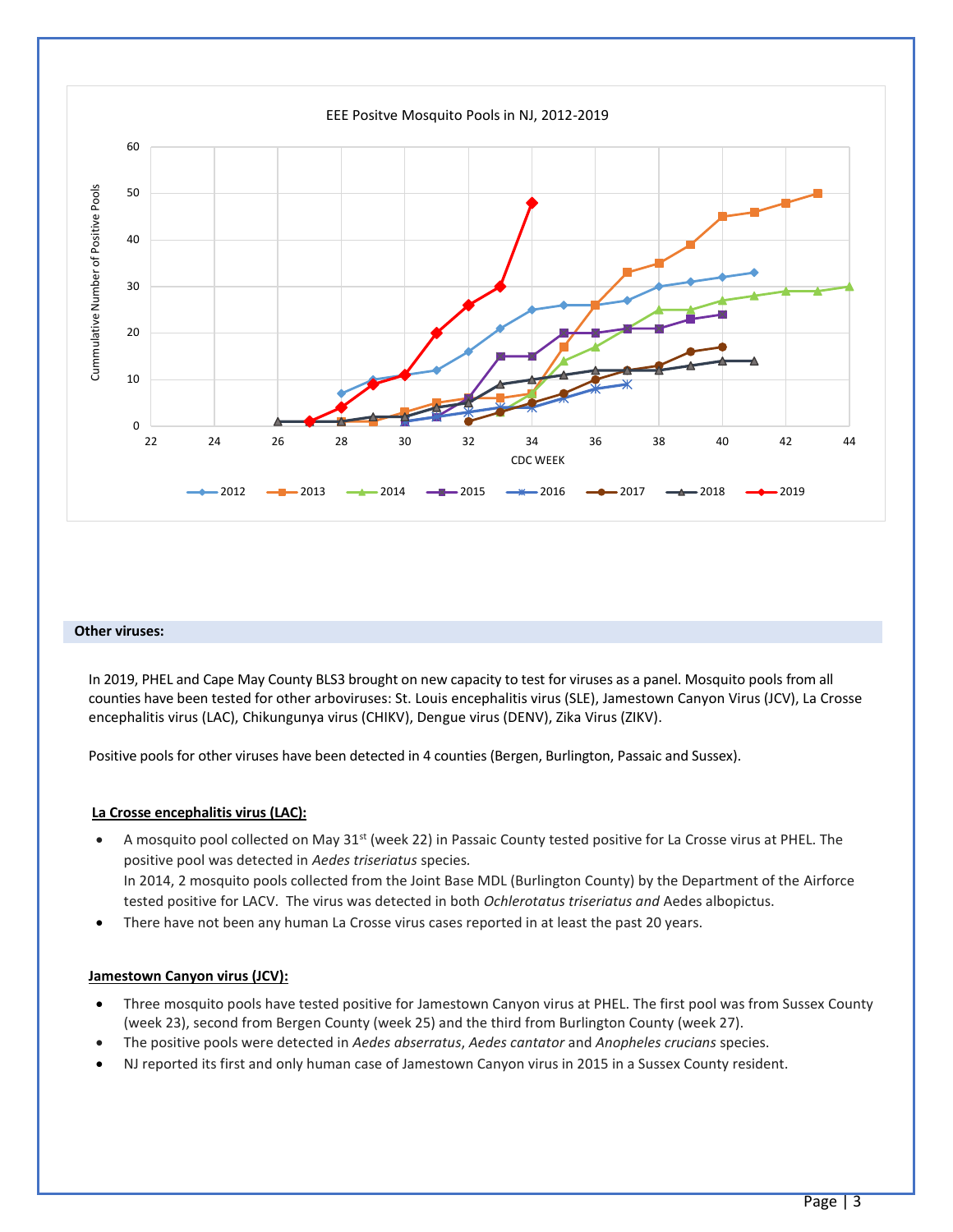|              | <b>SLE</b> |     | <b>JCV</b> |                         | <b>LAC</b>   |              | <b>CHIKV</b> |     | <b>DENV</b>    |                | <b>ZIKV</b>    |                |
|--------------|------------|-----|------------|-------------------------|--------------|--------------|--------------|-----|----------------|----------------|----------------|----------------|
| County       | Pools      | Pos | Pools      | Pos                     | Pools        | Pos          | Pools        | Pos | Pools          | Pos            | Pools          | Pos            |
| Atlantic     | 303        |     | 303        |                         |              |              | 44           |     | 44             |                | 44             |                |
| Bergen       | 195        |     | 195        | $\mathbf{1}$            | 21           |              |              |     |                |                |                |                |
| Burlington   | 257        |     | 257        | $\mathbf{1}$            | 19           |              |              |     |                |                |                |                |
| Camden       | 79         |     | 63         |                         |              |              | $\mathbf{2}$ |     | $\overline{2}$ |                | $\overline{2}$ |                |
| Cape May     | 1620       |     | 21         |                         | 180          |              | 400          |     |                |                | 400            |                |
| Cumberland   | 207        |     | 207        |                         | 1            |              |              |     |                |                |                |                |
| Essex        | 103        |     | 103        |                         | $\mathbf{1}$ |              |              |     |                |                |                |                |
| Gloucester   | 299        |     | 289        |                         |              |              | 17           |     | 17             |                | 17             |                |
| Hudson       | 157        |     | 157        |                         | 8            |              |              |     |                |                |                |                |
| Hunterdon    | 206        |     | 206        |                         | 3            |              |              |     |                |                |                |                |
| Mercer       | 265        |     | 265        |                         | 22           |              | $\mathbf{1}$ |     | 1              |                | $\mathbf{1}$   |                |
| Middlesex    | 204        |     | 204        |                         | 4            |              | 10           |     | 10             |                | 10             |                |
| Monmouth     | 303        |     | 303        |                         | 20           |              |              |     |                |                |                |                |
| Morris       | 283        |     | 283        |                         |              |              |              |     |                |                |                |                |
| Ocean        | 265        |     | 265        |                         |              |              |              |     |                |                |                |                |
| Passaic      | 149        |     | 149        |                         | 18           | $\mathbf 1$  |              |     |                |                |                |                |
| Salem        | 355        |     | 346        |                         | 20           |              |              |     |                |                |                |                |
| Somerset     | 185        |     | 185        |                         |              |              |              |     |                |                |                |                |
| Sussex       | 206        |     | 206        | $\mathbf{1}$            | 19           |              |              |     |                |                |                |                |
| Union        | 127        |     | 127        |                         | 10           |              |              |     |                |                |                |                |
| Warren       | 247        |     | 247        |                         |              |              |              |     |                |                |                |                |
| <b>Total</b> | 6015       | ÷.  | 4381       | $\overline{\mathbf{3}}$ | 346          | $\mathbf{1}$ | 474          |     | 74             | $\blacksquare$ | 474            | $\blacksquare$ |

# Cumulative 2019 Mosquito Pool Testing (Other Viruses<sup>a</sup>)

<sup>a</sup> St. Louis encephalitis virus (SLE), Jamestown Canyon Virus (JCV), La Crosse encephalitis virus (LAC), Chikungunya virus (CHIKV), Dengue virus (DENV), Zika Virus (ZIKV) Numbers in white columns represent number of pools tested to date in 2019

Numbers in blue shaded columns represent positive pools in 2019

# **3. Equine/Avian /Other Animal Testing**

Equine testing for WNV and EEE is conducted at the New Jersey Department of Agriculture's Animal Health and Diagnostic Laboratory.

Six equine cases and one alpaca case of EEE have been reported this season. The first cases were reported in week 30. This is the earliest report of equine cases in the state since 2012.

- Equine cases:
- o Monmouth: One-year-old vaccinated colt (onset August 5<sup>th</sup>, euthanized August 5<sup>th</sup>)

# **WNV/EEE Positive Test Results**

|              |      | Week 34 | Cum. Total (Year) |      |  |  |
|--------------|------|---------|-------------------|------|--|--|
|              | 2019 | 2018    | 2019              | 2018 |  |  |
| Equine (EEE) |      |         |                   |      |  |  |
| Equine (WNV) |      |         |                   |      |  |  |
| Avian (WNV)  |      |         |                   |      |  |  |
| Other:       |      |         |                   |      |  |  |
| Alpaca (EEE) |      |         |                   |      |  |  |

Week 34: August 19-25, 2018; August 18-24, 2019

- $\circ$  Morris: 18-year-old gelding of unknown vaccination status (onset August 15<sup>th</sup>, euthanized August 16<sup>th</sup>)
- o Ocean: 3 cases. The first case was a 12-year-old mare (onset July 23<sup>rd</sup>, euthanized July 23<sup>rd</sup>). The mare was not currently vaccinated. The second case was an unvaccinated 20-year-old gelding (onset July 26<sup>th</sup>, euthanized July 26<sup>th</sup>). The third case was a 2-year-old gelding of unknown vaccination status (onset August 15<sup>th</sup>, euthanized August 16<sup>th</sup>)
- $\circ$  Salem: Four-month-old colt of unknown vaccination status (onset unknown, euthanized August 25<sup>th</sup>)
- The alpaca case was reported from Camden County in a 7-year-old male alpaca of unknown vaccination status (onset August 2<sup>nd</sup>, euthanized August 3<sup>rd</sup>).
- Routine avian testing has been discontinued but is available upon request at PHEL.